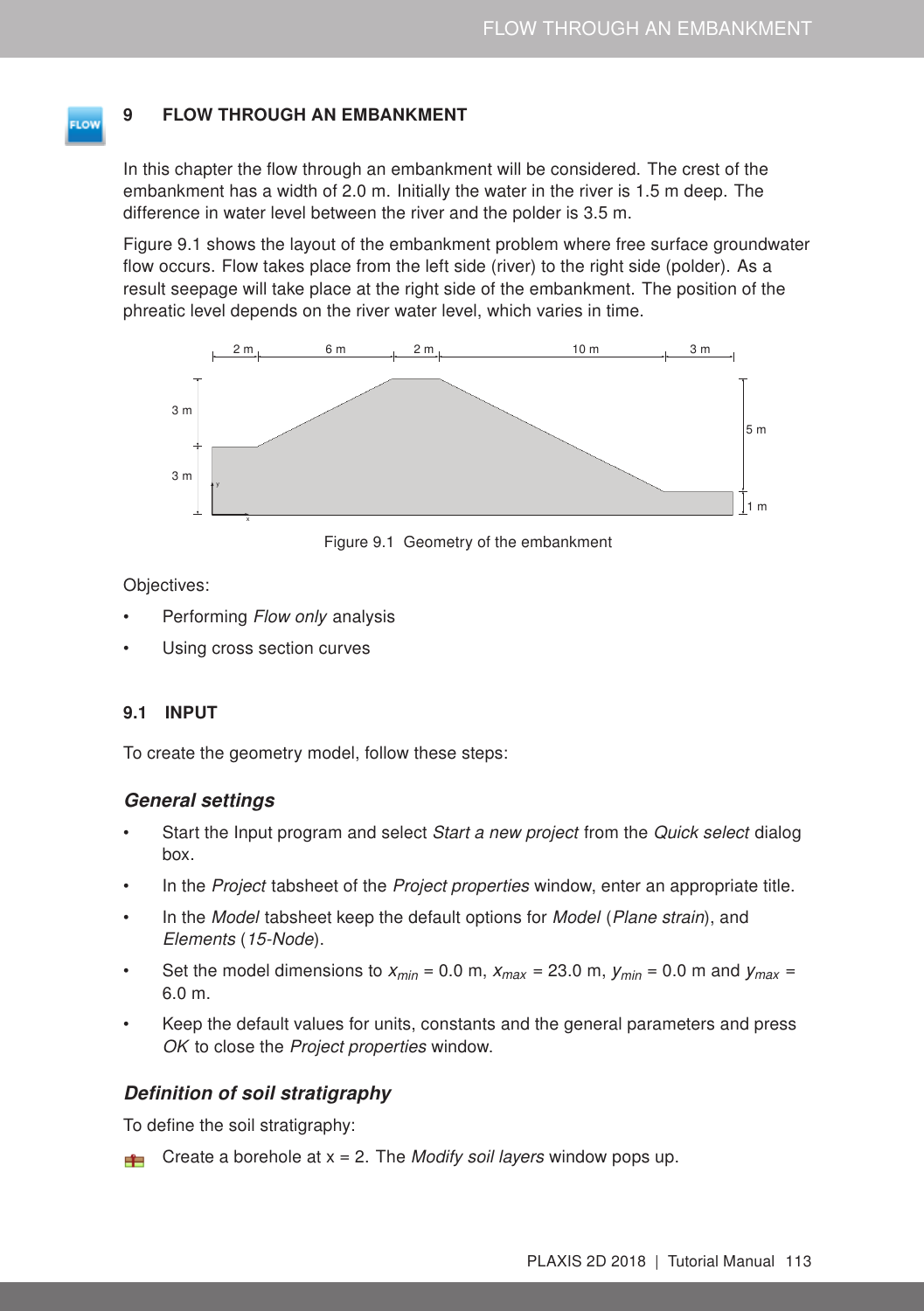- Specify the head value as 4.5.
- Add a soil layer in the borehole. Set the top level to 3. No change is required for the bottom boundary of the layer.
- Create the rest of the required boreholes according to the information given in Table [9.1.](#page-1-0)

| Borehole number | Location (x) | Head | Top | <b>Bottom</b> |
|-----------------|--------------|------|-----|---------------|
|                 | 2.0          | 4.5  | 3.0 | 0.0           |
| っ               | 8.0          | 4.5  | 6.0 | 0.0           |
| 3               | 10.0         | 4.0  | 6.0 | 0.0           |
| 4               | 20.0         | 1.0  | 1.0 | 0.0           |

<span id="page-1-0"></span>Table 9.1 Information on the boreholes in the model

Define the soil material according to the Table [9.2](#page-1-1) and assign the material dataset to 雨 the cluster. Skip the Interfaces and Initial tabsheets as these parameters are not relevant.

<span id="page-1-1"></span>Table 9.2 Properties of the embankment material (sand)

| Parameter                                | Name                    | Sand               | Unit              |
|------------------------------------------|-------------------------|--------------------|-------------------|
| General                                  |                         |                    |                   |
| Material model                           | Model                   | Linear elastic     |                   |
| Type of material behaviour               | Type                    | Drained            |                   |
| Soil unit weight above phreatic<br>level | $\gamma$ unsat          | 20                 | kN/m <sup>3</sup> |
| Soil unit weight below phreatic<br>level | $\gamma_{\textit{sat}}$ | 20                 | kN/m <sup>3</sup> |
| Parameters                               |                         |                    |                   |
| <b>Stiffness</b>                         | E'                      | $1.0 \cdot 10^{4}$ | kN/m <sup>2</sup> |
| Poisson's ratio                          | $\nu'$                  | 0.3                |                   |
| Groundwater                              |                         |                    |                   |
| Data set                                 |                         | Standard           |                   |
| Soil type                                |                         | Medium fine        |                   |
| Use defaults                             |                         | From data set      |                   |
| Horizontal permeability                  | $k_{x}$                 | 0.02272            | m/day             |
| Vertical permeability                    | kγ                      | 0.02272            | m/day             |

After assigning the material to the soil cluster close the Modify soil layers window.

#### 9.2 MESH GENERATION

- Proceed to the Mesh mode.
- Select the lines as shown in Figure [9.2](#page-2-0) and in Selection Explorer specify a Coarseness factor of 0.5.
- Click the Generate mesh button in order to generate the mesh. The Mesh options **D** window appears.
- Select the Fine option in the Element distribution drop-down menu and generate the mesh.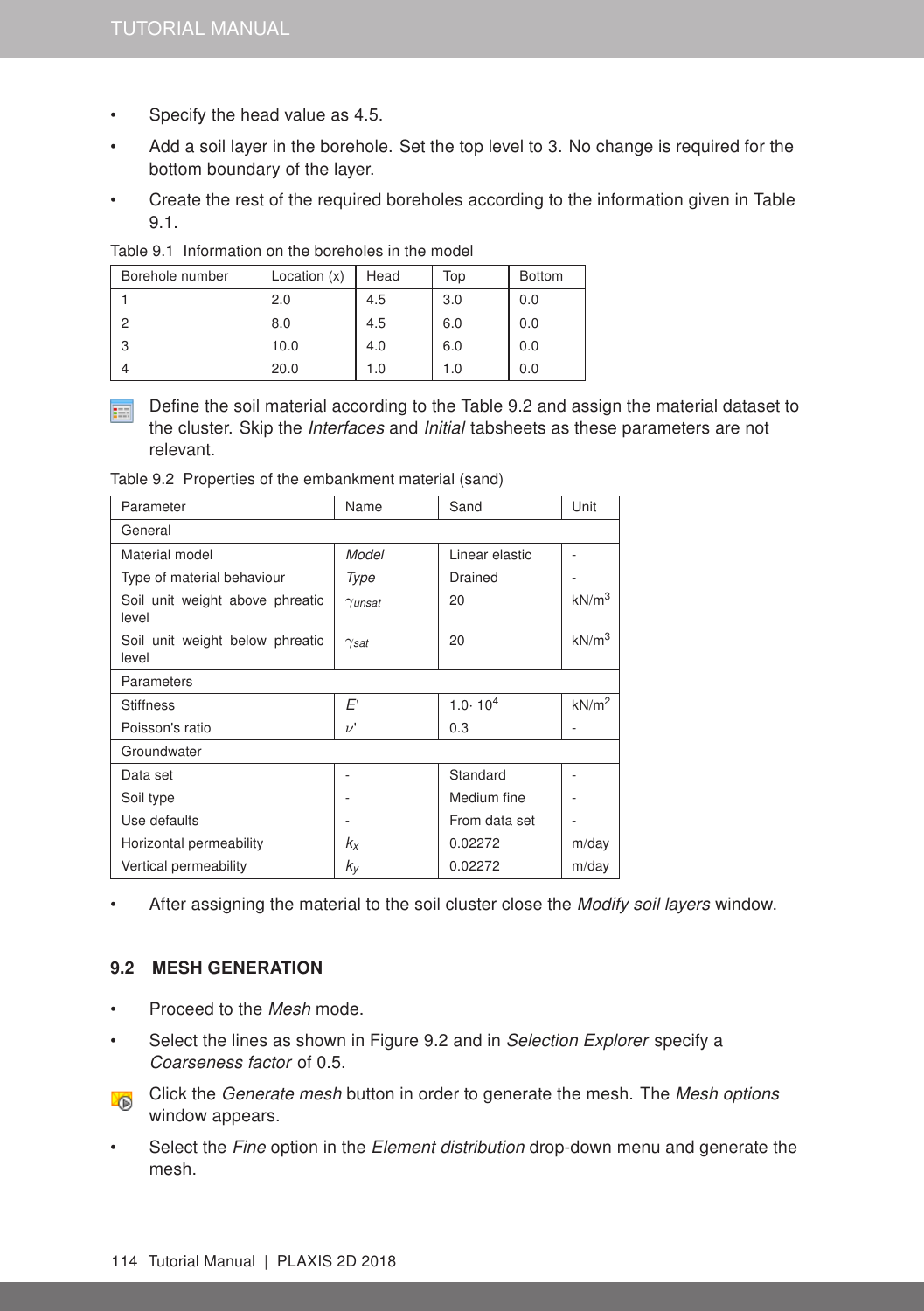

<span id="page-2-0"></span>Figure 9.2 Indication of the local refinement of the mesh in the model

View the mesh. The resulting mesh is displayed in Figure [9.3.](#page-2-1)

Click on the Close tab to close the Output program.

<span id="page-2-1"></span>

Figure 9.3 The generated mesh

# 9.3 CALCULATIONS

In this project only the flow related behaviour will be analysed. The calculation process consists of three phases that will be defined in the Staged construction mode. In the initial phase, the groundwater flow in steady state is calculated for an average river level. In Phase 1, the transient groundwater flow is calculated for a harmonic variation of the water level. In Phase 2, the calculation is similar as in Phase 1, but the period is longer.

• Click the *Staged construction* tab to proceed to the corresponding mode. A global level is automatically created according to the head values specified for each borehole (Table [9.1\)](#page-1-0). The model in the Staged construction mode is shown in Figure [9.4.](#page-2-2)



<span id="page-2-2"></span>Figure 9.4 The model in the Staged construction mode

Hint: Note that the 'internal' part of the global water level will be replaced by the result of the groundwater flow calculation.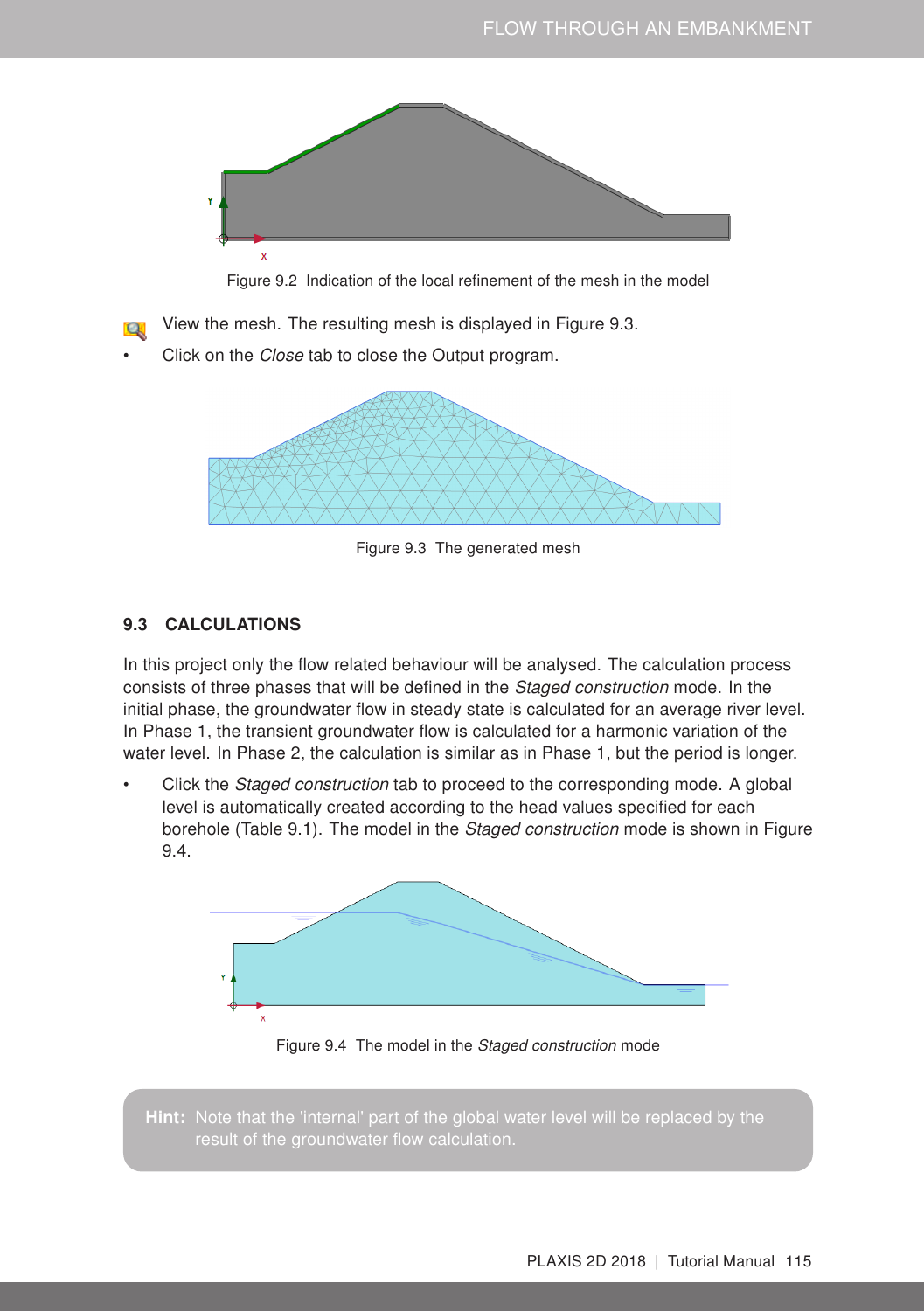# Initial phase

- Double-click the initial phase in the Phases explorer.
- In the General subtree select the Flow only option as the Calculation type.
- The default values of the remaining parameters are valid for this phase. Click  $OK$  to close the Phases window.
- In the *Model explorer* expand the *Model conditions* subtree.
- In the Model conditions expand the GroundwaterFlow subtree. The default boundary conditions (Figure [9.5\)](#page-3-0) are relevant for the initial phase. Check that only the bottom boundary is closed.



<span id="page-3-0"></span>

In the Model explorer expand the Groundwater flow BCs subtree. The boundary conditions at the extremities of the model are automatically created by the program and listed under the GWFlowBaseBC.

Hint: Note that when the boundary conditions under the Groundwater flow BCs subtree are active, the model conditions specified in the GroundwaterFlow are ignored.

# Phase 1

鬲 Add a new calculation phase.

- In the Phases explorer double-click the current phase.
- In the *General* subtree select the *Transient groundwater flow* option as pore pressure calculation type.
- Set the Time interval to 1.0 day.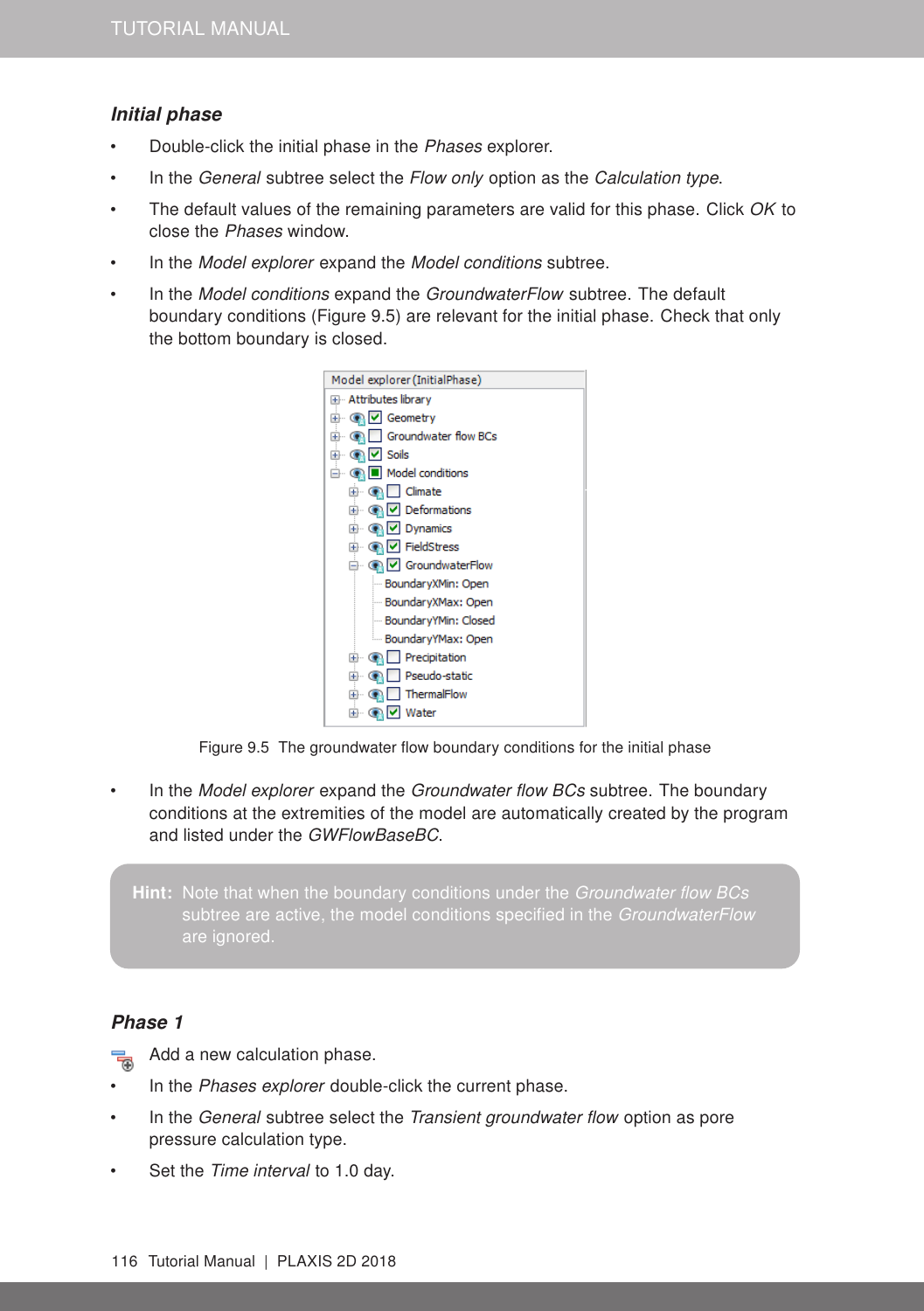- In the Numerical control parameters subtree set the Max number of steps stored parameter to 50. The default values of the remaining parameters will be used.
- Click OK to close the Phases window.
- Click the Select multiple objects button in the side toolbar.  $\mathbf{L}$
- Point to the Select lines option and click on the Select water boundaries option in  $\mathbf{v}$ the appearing menu (Figure [9.6\)](#page-4-0).



<span id="page-4-0"></span>Figure 9.6 The Select water boundaries option in the Select multiple objects menu

- Select the hydraulic boundaries as shown in Figure [9.7.](#page-4-1)
- Right-click and select the Activate option in the appearing menu.



<span id="page-4-1"></span>Figure 9.7 The time dependent boundaries in the model

- In the Selection explorer set the Behaviour parameter to Head.
- Set *href* to 4.5.
- Select the Time dependent option in the Time dependency drop-down menu.
- Click on the Head function parameter.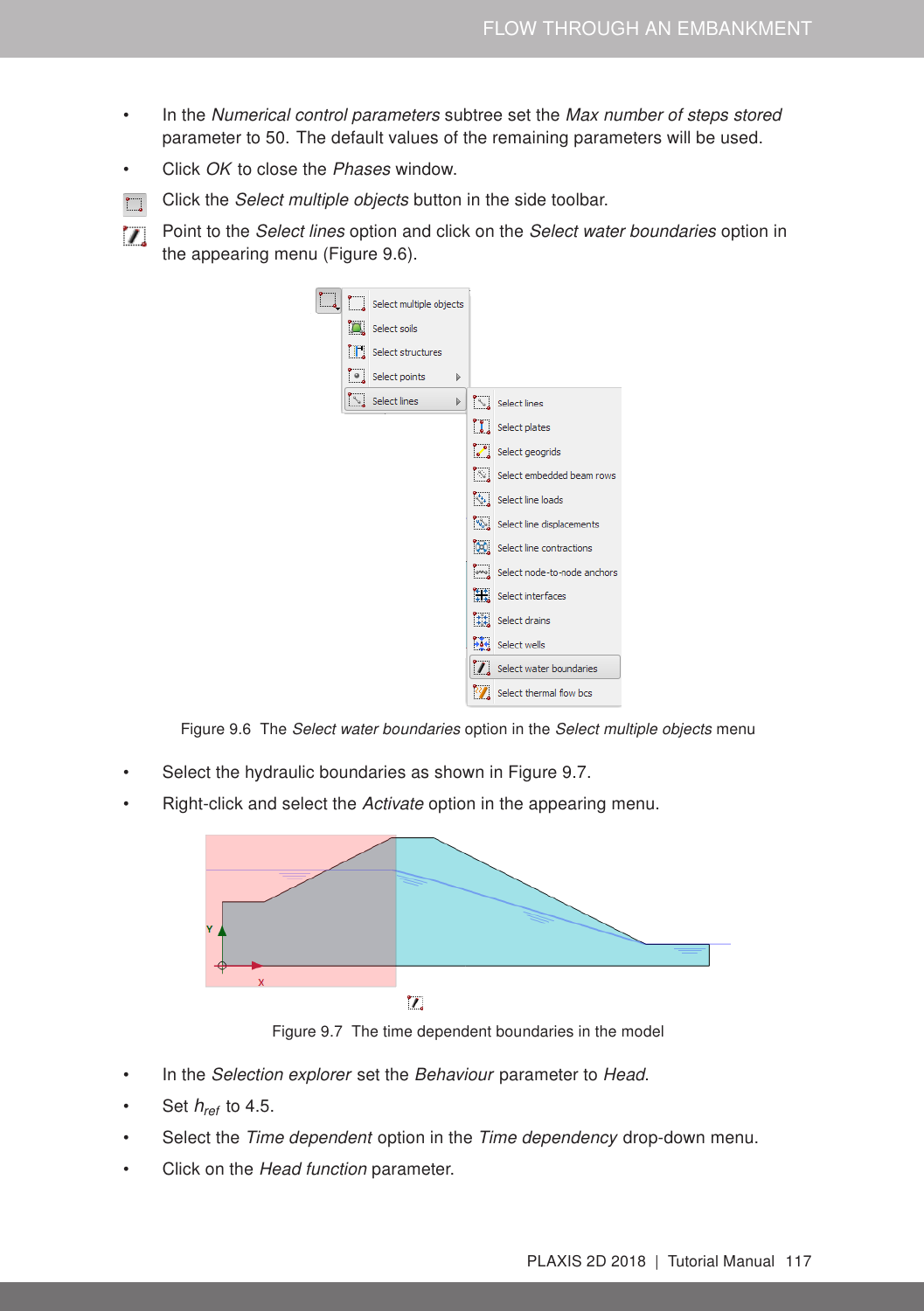Add a new head function.  $+$ 

In the Flow functions window select the Harmonic option in the Signal drop-down menu. Set the amplitude to 1.0 m, the phase angle to 0  $\degree$  and the period to 1.0 day (Figure [9.8\)](#page-5-0).



<span id="page-5-0"></span>Figure 9.8 The flow function for the rapid case

Click OK to close the Flow functions window.

#### Phase 2

鬲 Add a new calculation phase.

- In the Phases explorer double-click the current phase.
- In the General subtree select the Initial phase in the Start from phase drop-down menu.
- Select the *Transient groundwater flow* option as pore pressure calculation type.
- Set the Time interval to 10.0 day.
- In the Numerical control parameters subtree set the Max number of steps stored parameter to 50. The default values of the remaining parameters will be used.
- Click OK to close the Phases window.
- In the Selection explorer click on the Head function parameter.
- Add a new head function.  $+$
- In the Flow functions window select the Harmonic option in the Signal drop-down menu. Set the amplitude to 1.0 m, the phase angle to  $0^\circ$  and the period to 10.0 day (Figure [9.9\)](#page-6-0).
- Click OK to close the Flow functions window.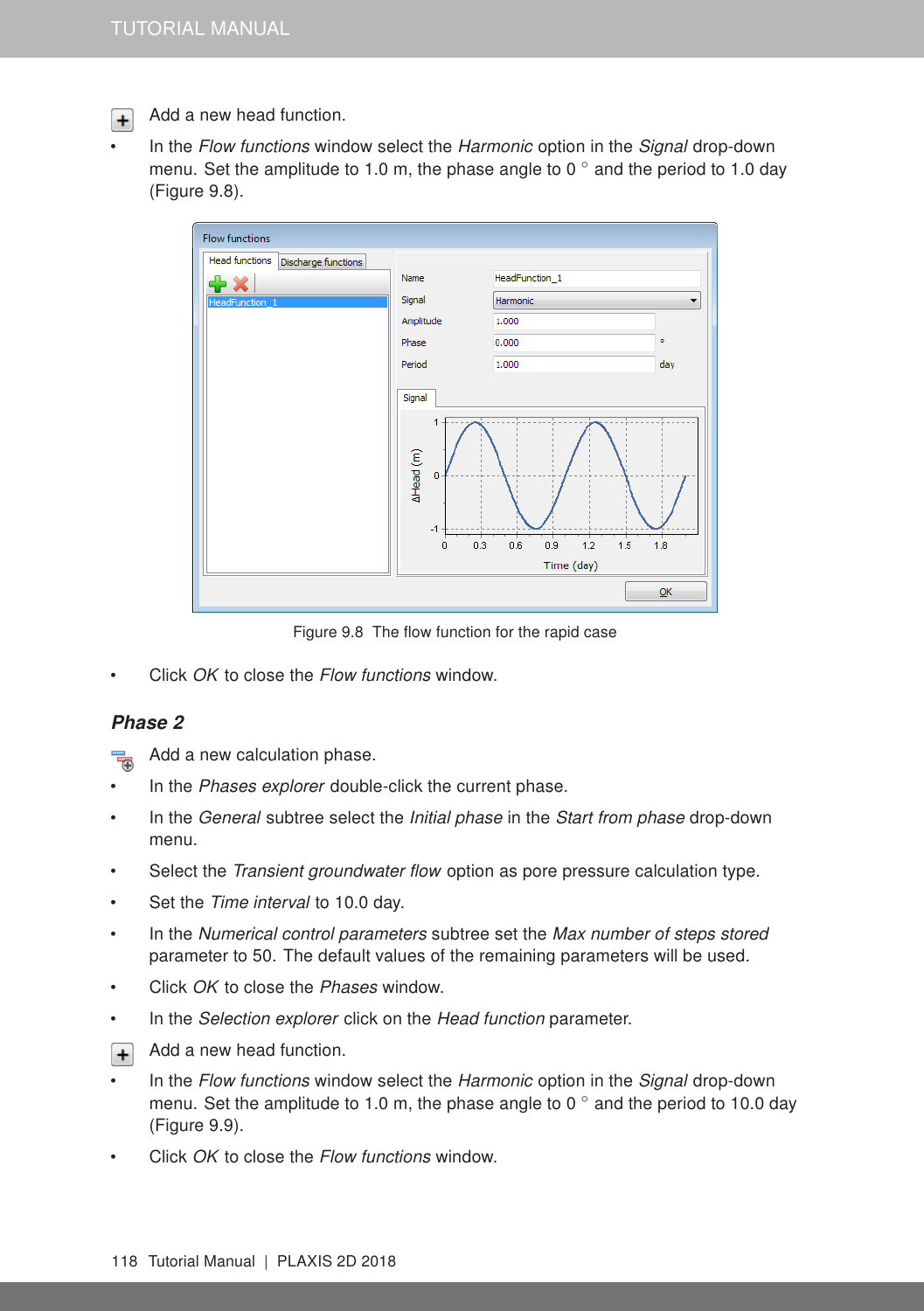| <b>Flow functions</b>                 |                                                        |                                  |                |
|---------------------------------------|--------------------------------------------------------|----------------------------------|----------------|
| Head functions<br>Discharge functions |                                                        |                                  |                |
|                                       | Name                                                   | HeadFunction_2                   |                |
| HeadFunction_1                        | Signal                                                 | Harmonic                         |                |
| HeadFunction_2                        | Amplitude                                              | 1.000                            |                |
|                                       | Phase                                                  | 0.000                            | ۰              |
|                                       | Period                                                 | 10.00                            | day            |
|                                       | Signal<br>1<br>AHead (m)<br>0<br>$-1$<br>3<br>$\Omega$ | 12<br>15<br>6<br>9<br>Time (day) | 21<br>18<br>QK |

<span id="page-6-0"></span>Figure 9.9 The flow function for the slow case

To select points to be considered in curves:

- In the Staged construction mode click the Select point for curves button in the side toolbar. The Connectivity plot is displayed in the Output program.
- In the Select points window select nodes located nearest to (0.0 3.0) and (8.0 2.5) to be considered in curves.
- Click Update to close the output program.
- **Galculate the project.** 
	- Save the project after the calculation has finished.

### 9.4 RESULTS

In the Output program the *Create animation* tool can be used to animate the results displayed in the Output program. To create the animation follow these steps:

- In the Stresses menu select the Pore pressures  $\rightarrow$  Groundwater head.
- Select the *Create animation* option in the *File* menu. The corresponding window pops up.
- Define the name of the animation file and the location where it will be stored. By default the program names it according to the project and stores it in the project folder. In the same way animations can be created to compare the development of pore pressures or flow field.
- Deselect the initial phase and Phase 2, such that only Phase 1 is included in the animations and rename the animation accordingly. The Create animation window is shown in Figure [9.10.](#page-7-0)

To view the results in a cross section: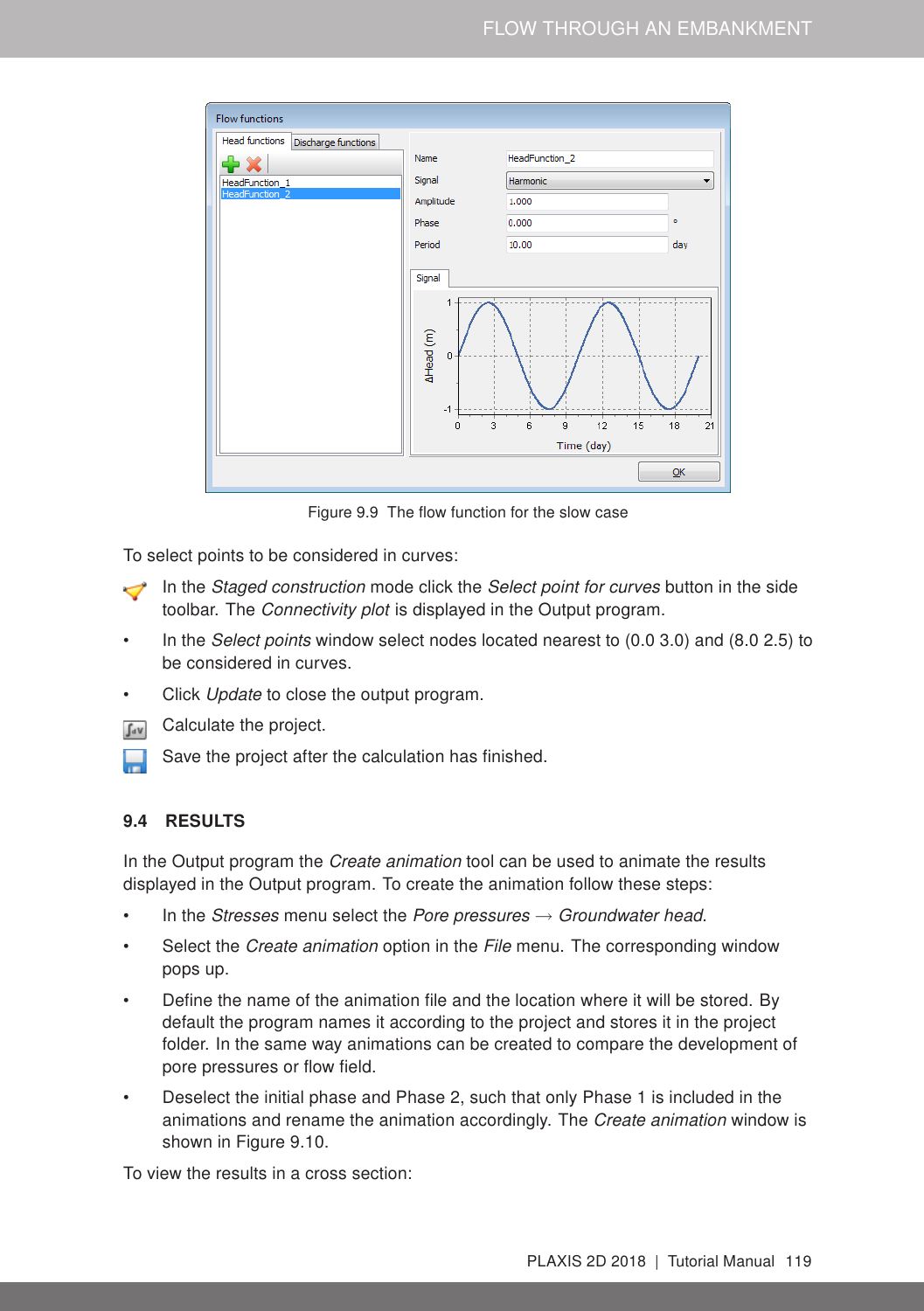| Animation<br>Name<br><b>Video Settings</b><br>Image width<br>Image height<br>Animation speed | Show animation<br>946<br>568                            | pixels<br>pixels  | D: \Flow through an embankment\Flow through an embankment.av  <br>U Lock aspect ratio |                             |            |           |
|----------------------------------------------------------------------------------------------|---------------------------------------------------------|-------------------|---------------------------------------------------------------------------------------|-----------------------------|------------|-----------|
|                                                                                              |                                                         |                   |                                                                                       |                             |            |           |
|                                                                                              |                                                         |                   |                                                                                       |                             |            |           |
|                                                                                              |                                                         |                   |                                                                                       |                             |            |           |
|                                                                                              |                                                         |                   |                                                                                       |                             |            |           |
|                                                                                              |                                                         |                   |                                                                                       |                             |            |           |
|                                                                                              | 100                                                     | frames per second |                                                                                       |                             |            |           |
| Compressor                                                                                   | Cinepak Codec by Radius<br><b>Details</b><br>About<br>۰ |                   |                                                                                       |                             |            |           |
| Use current legend or scale factor<br>Show legend<br>Show title<br>Show rulers               |                                                         |                   |                                                                                       |                             |            |           |
| Phase                                                                                        | Phase no.                                               | Starts from       | Calculation type                                                                      | Load input                  | First step | Last step |
| П<br>田                                                                                       | Initial phase [Ini<br>0                                 | N/A               | N/A                                                                                   | N/A<br><b>Ultimate time</b> | 0          | 7         |
| $\overline{\mathcal{A}}$<br>匣<br>m<br>国                                                      | Phase 1 [Phase 1<br>Phase 2 [Phase 2                    | 0<br>o            | N/A<br>N/A                                                                            | <b>Ultimate time</b>        | 8<br>32    | 31<br>76  |
|                                                                                              |                                                         |                   |                                                                                       |                             | OK         | Cancel    |

<span id="page-7-0"></span>Figure 9.10 Create animation window

- Click the Cross section button in the side toolbar. The Cross section points window pops up and the start and the end points of the cross section can be defined. Draw a cross section through the points (2.0 3.0) and (20.0 1.0). The results in the cross section are displayed in a new window.
- In the *Cross section* view select *Pore pressures*  $\rightarrow$   $p_{active}$  in the *Stresses* menu.
- Select the Cross section curves option in the Tools menu. The Select steps for curves window pops up.
- Select Phase 1. The variation of the results in the cross section is displayed in a new window.
- Do the same for Phase 2. This may take about 30 seconds,
- The variation of the results due to different time intervals in harmonic variation at a specific cross section can be compared (Figure [9.11](#page-8-0) and Figure [9.12\)](#page-8-1).

It can be seen that the slower variation of the external water level has a more significant influence on the pore pressures in the embankment and over a larger distance.